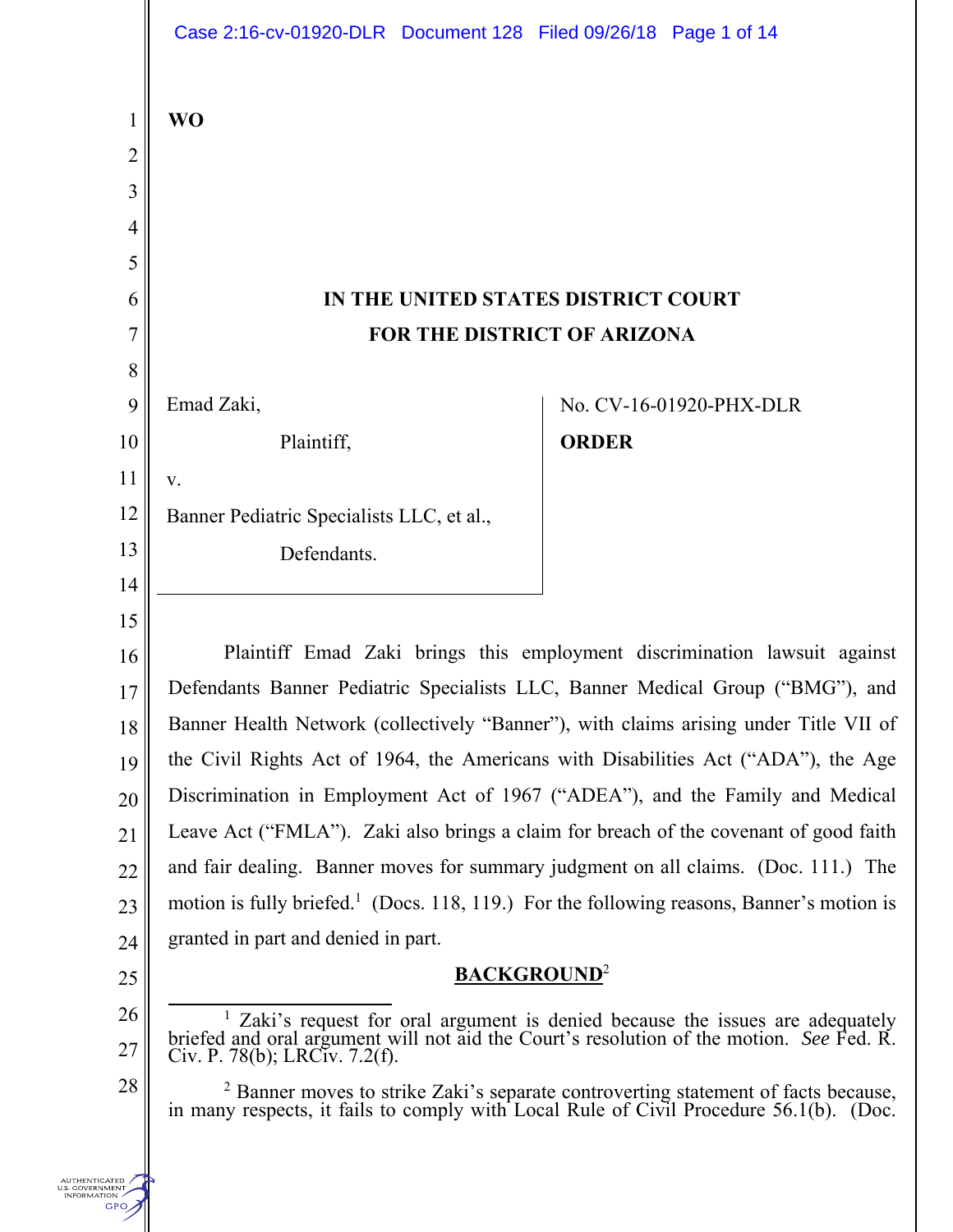Zaki is a pediatric nephrologist. He began working for Banner on October 1, 2010. On June 3, 2014, Zaki informed Banner that he was going to Egypt to care for his ailing father. On June 16, 2014, while still in Egypt, Zaki was in an automobile accident in which he suffered a serious traumatic brain injury. Medically unable to return to work, Zaki took FMLA leave. As of September 23, 2014, Zaki had exhausted his FMLA leave, but still was medically unable to return to work. As a result, Banner provided Zaki with additional unpaid leave.

8 9 10 11 12 13 14 15 On October 13, 2014, Jane Goeckel, a Human Resources Consultant with Banner, informed Zaki that he had exhausted his FMLA leave and sought a return-to-work ("RTW") date. On October 22, 2014, Dr. Carter, Banner's Regional Medical Director, received a text message from Zaki explaining that he still was waiting on a RTW date from his treating providers. On October 27, 2014, Goeckel sent Zaki a letter requesting that he update Banner with the status of his medical leave. The following day, October 28, Zaki informed Goeckel that his RTW date remained uncertain because he had yet to be medically cleared.

16

1

2

3

4

5

6

7

17 18 19 20 21 22 On November 11, 2014, Maria Baier, Zaki's primary care physician, stated that she anticipated Zaki would be medically cleared to return to work within 3 to 5 months. Baier, however, was unable to provide a specific RTW date. Baier also stated that it still was too early for her to predict any accommodations Zaki would require upon his return to work. On November 20, 2014, Zaki emailed Goeckel corroborating Baier's report, stating that he still lacked an exact RTW date, but that his treating physicians estimated he could return within 3 to 5 months.

- 23
- 24

On December 5, 2014, Goeckel sought an update from Zaki on his RTW date. On

<sup>25</sup>  26 27 28 120.) Although the Court agrees that Zaki's separate controverting statement of facts is non-compliant in several respects, the Court nonetheless will consider the statement because doing so does not materially affect the disposition of Banner's motion and, therefore, the Court can give Zaki's response full consideration without prejudicing Banner. *See McClure v. Country Life Ins. Co.*, No. CV-15-02597-PHX-DLR, 2017 WL 3268841, at \*1-2 (D. Ariz. Aug. 1, 2017); *Hunton v. Am. Zurich Ins. Co.*, No. CV-16- 00539-PHX-DLR, 2018 WL 1182552 (D. Ariz. Mar. 7, 2018) (discussing the myriad ways in which parties misuse separate statements of fact and otherwise fail to comply with the Local Rules governing them).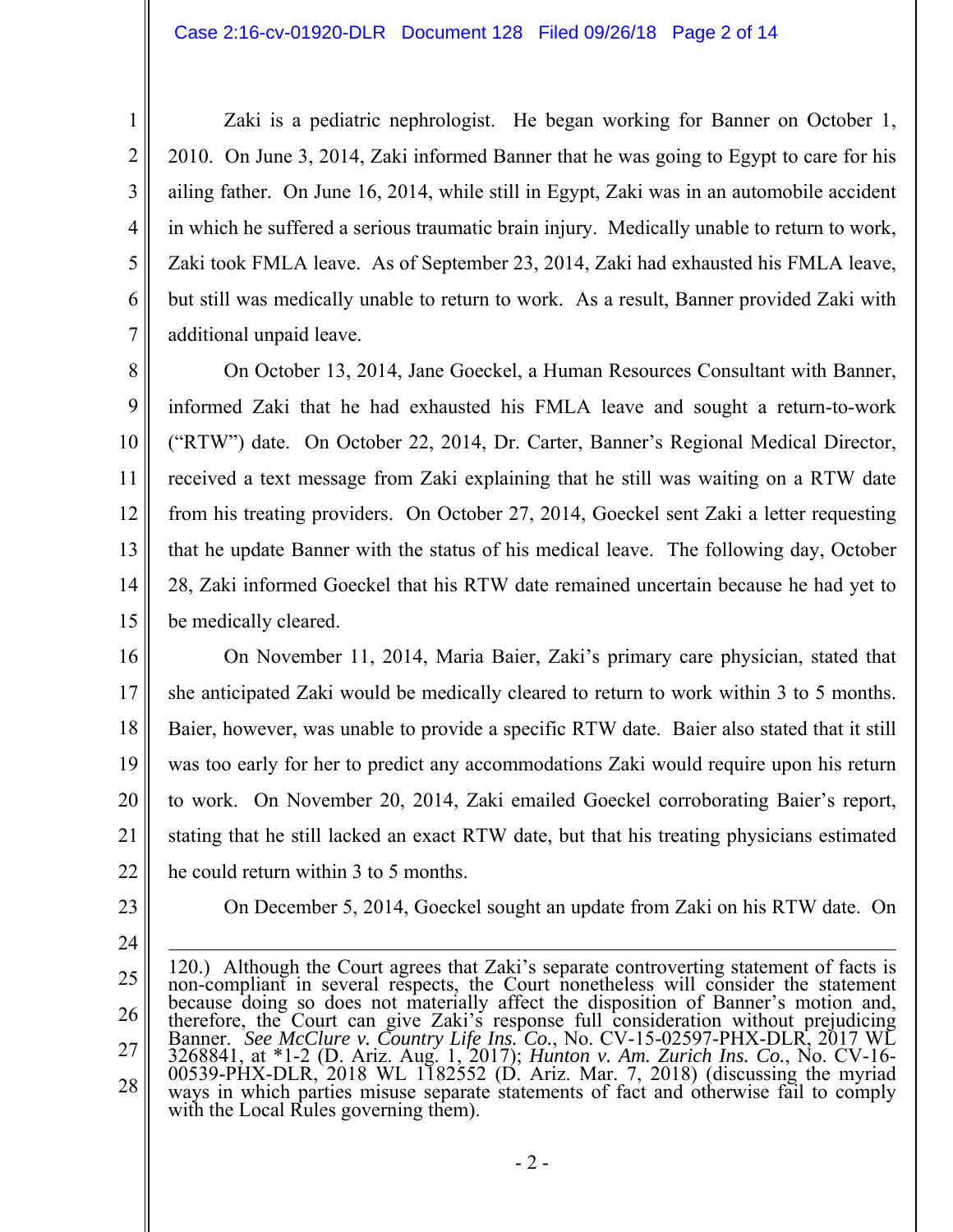December 21, 2014, Zaki emailed Goeckel, attaching a letter from Baier, in which she estimated that Zaki could return to work in approximately 2 to 4 months.

 During Zaki's ongoing leave of absence, Banner's Human Resources personnel and its physician leadership group had multiple discussion regarding Zaki and the status of his employment. In December 2014, Banner terminated Zaki, offering as its rationale that Zaki's absence and inability to provide a specific RTW date left Banner unable to offer pediatric nephrology services and unable to formulate a plan to provide for such services.

9 10 11 12 13 14 15 16 On December 29, 2014, Dr. Carter and Lisa Phalen, Chief Human Resources Officer of BMG—Arizona East Region, provided Zaki with notice of his termination. The notice explained that Zaki's termination would be effective March 29, 2015, and that if Zaki was released by his physician to return to work during the 90-day notice period, Banner would pay him his base salary for the remainder of the notice period. The next day, Goeckel emailed Zaki with additional notice of his termination. Zaki was not medically cleared to return to work until June 1, 2017, and, even then, it was with limitations and accommodations.

- 17
	-

1

2

3

4

5

6

7

8

18

# **LEGAL STANDARD**

19 20 21 22 23 24 25 26 Summary judgment is appropriate when there is no genuine dispute as to any material fact and, viewing those facts in a light most favorable to the nonmoving party, the movant is entitled to judgment as a matter of law. Fed. R. Civ. P. 56(a). Summary judgment may also be entered "against a party who fails to make a showing sufficient to establish the existence of an element essential to that party's case, and on which that party will bear the burden of proof at trial." *Celotex Corp. v. Catrett*, 477 U.S. 317, 322 (1986). A fact is material if it might affect the outcome of the case, and a dispute is genuine if a reasonable jury could find for the nonmoving party based on the competing evidence. *Anderson v. Liberty Lobby, Inc.*, 477 U.S. 242, 248 (1986).

27 28 The party seeking summary judgment "bears the initial responsibility of informing the district court of the basis for its motion, and identifying those portions of [the record]

- 3 -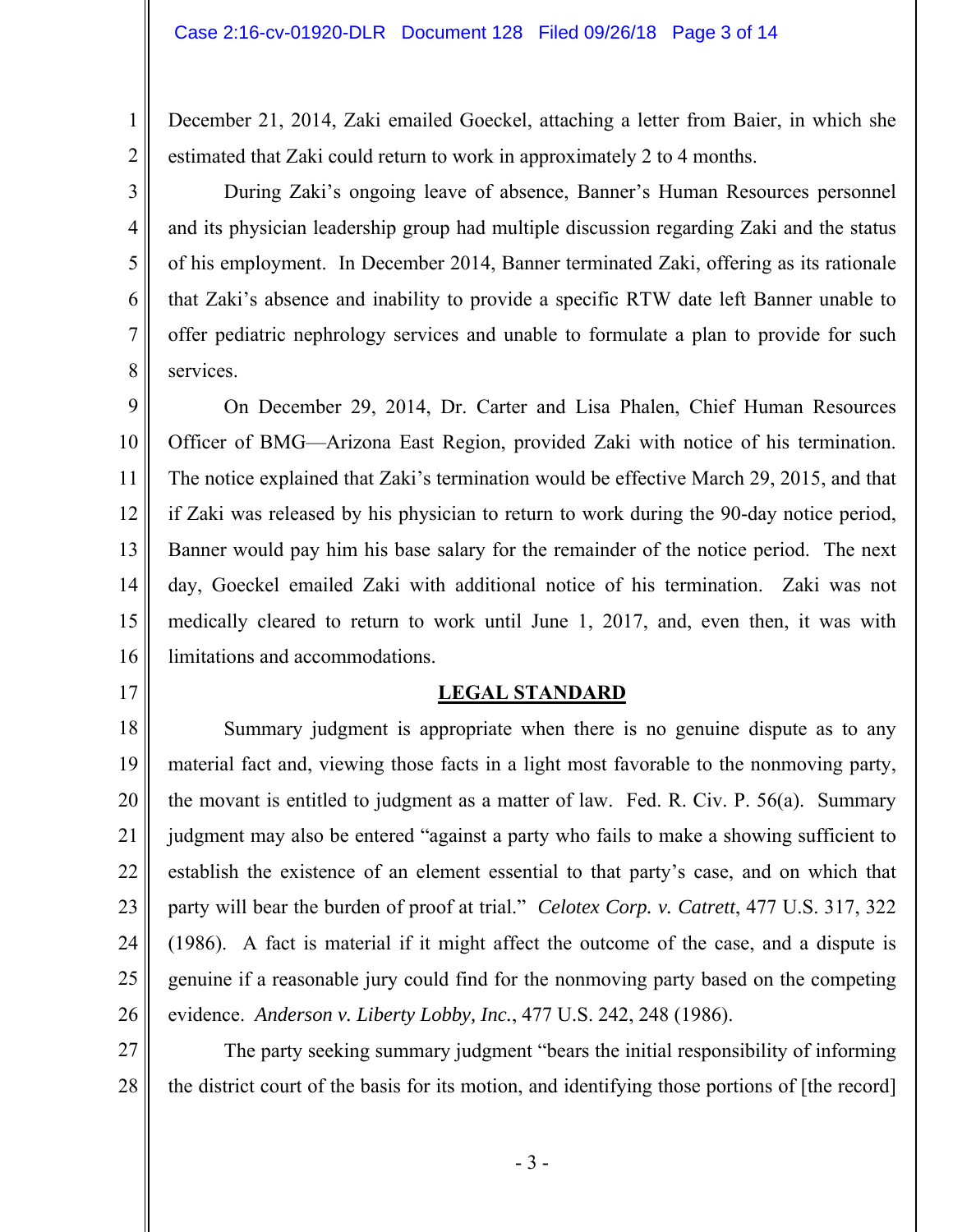7 which it believes demonstrate the absence of a genuine issue of material fact." *Celotex*, 477 U.S. at 323. The burden then shifts to the non-movant to establish the existence of a genuine and material factual dispute. *Id*. at 324. The non-movant "must do more than simply show that there is some metaphysical doubt as to the material facts," and instead "come forward with specific facts showing that there is a genuine issue for trial." *Matsushita Elec. Indus. Co. v. Zenith Radio Corp.*, 475 U.S. 574, 586-87 (1986) (internal quotation and citation omitted). Conclusory allegations, unsupported by factual material, are insufficient to defeat summary judgment. *Taylor v. List*, 880 F.2d 1040, 1045 (9th Cir. 1989). If the non-movant's opposition fails to cite specifically to evidentiary materials, the court is not required to either search the entire record for evidence establishing a genuine issue of material fact or obtain the missing materials. *See Carmen v. S.F. Unified Sch. Dist.*, 237 F.3d 1026, 1028-29 (9th Cir. 2001); *Forsberg v. Pac. N.W. Bell Tel. Co.*, 840 F.2d 1409, 1417-18 (9th Cir. 1988).

## **DISCUSSION**

15 16 17 18 19 20 21 22 23 24 25 26 The majority of Zaki's claims arise under Title VII, ADA, ADEA, and FMLA, each of which prohibits various types of employment discrimination. Generally, employment discrimination claims are governed by the burden-shifting framework established in *McDonnell Douglas Corp. v. Green*, 411 U.S. 792, 802 (1973).<sup>3</sup> See *Chuang v. Univ. of Cal. Davis, Bd. of Trustees*, 225 F.3d 1115, 1123 (9th Cir. 2000) (Title VII); *Pejic v. Hughes Helicopters, Inc.*, 840 F.2d 667, 672 (9th Cir. 1988) (ADEA); *Snead v. Metro. Prop. & Cas. Ins. Co.*, 237 F.3d 1080, 1092 (9th Cir. 2001) (ADA). Under this framework, the plaintiff bears the initial burden of demonstrating a prima facie case of discrimination or retaliation. "The requisite degree of proof necessary to establish a prima facie case . . . on summary judgment is minimal and does not even need to rise to the level of a preponderance of the evidence." *Chuang*, 225 F.3d at 1124; *see also Pejic*, 840 F.2d at 874.

27

1

2

3

4

5

6

8

9

10

11

12

13

14

<sup>28</sup>  <sup>3</sup> The Ninth Circuit has rejected application of the *McDonnell Douglas* burdenshifting framework to FMLA interference claims. *See Xin Liu v. Amway Corp.,* 347 F.3d <sup>1125</sup>*,* <sup>1136</sup> (9th Cir. 2003). Because Zaki's FMLA claim relies on such a theory, the burden-shifting framework does not apply to that claim.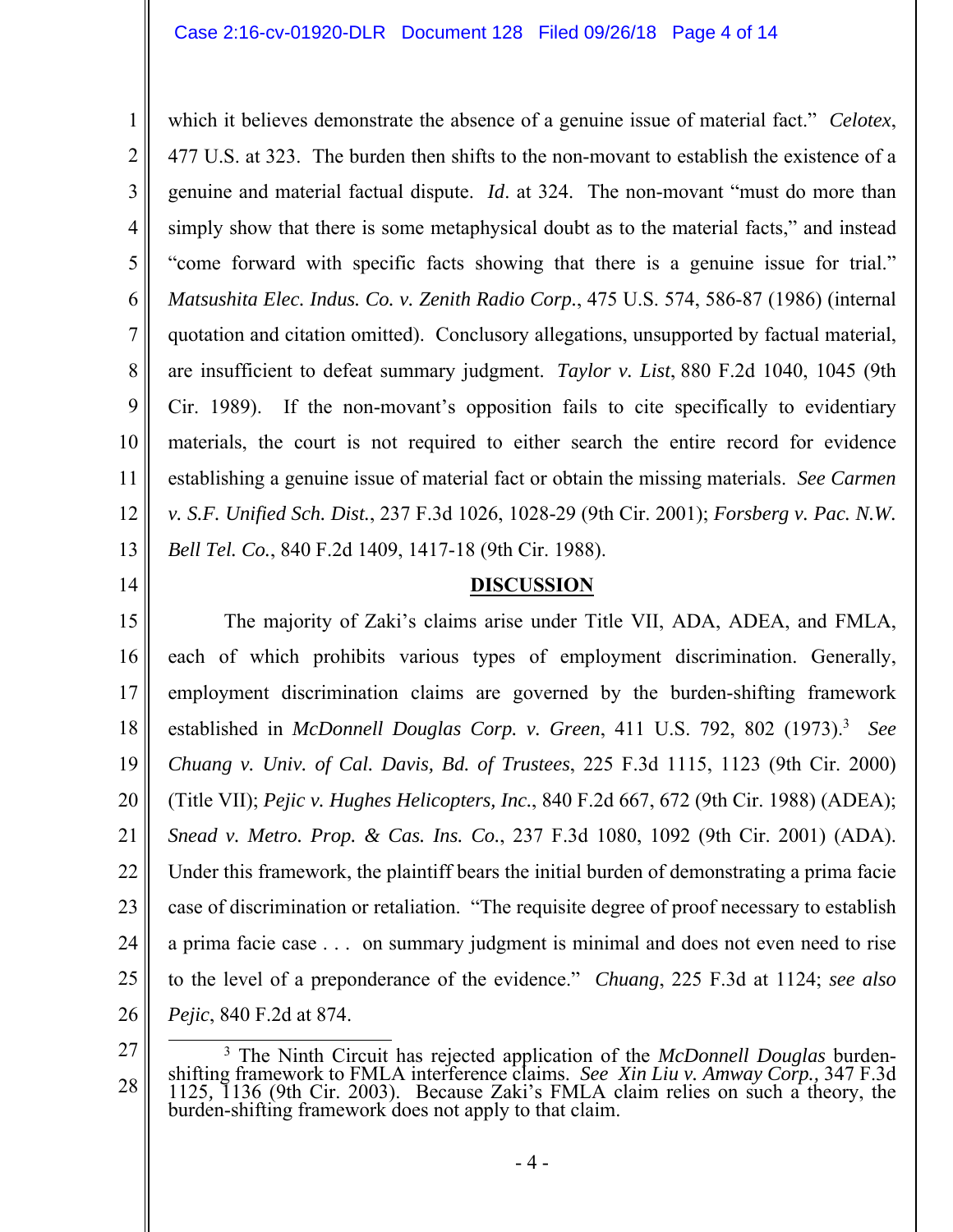If a plaintiff makes this threshold showing, "[t]he burden of production, but not persuasion, then shifts to the employer to articulate some legitimate, nondiscriminatory reason for the challenged action." *Chuang*, 225 F.3d at 1123-24. If the employer does so, the burden shifts back to the plaintiff to demonstrate that the employer's proffered reason is a pretext for discrimination, "either directly by persuading the court that a discriminatory reason more likely motivated the employer or indirectly by showing that the employer's proffered explanation is unworthy of credence." *Tex. Dep't of Cmty. Affairs v. Burdine*, 450 U.S. 248, 256 (1981).

9 10 11 12 13 14 15 16 17 18 19 "Pretext means more than a mistake on the part of the employer; pretext means a lie, specifically a phony reason for some action." *Wolf v. Buss (America) Inc.*, 77 F.3d 914, 919 (7th Cir. 1996) (internal quotation and citation omitted). A plaintiff "cannot simply show that the employer's decision was wrong, mistaken, or unwise." *Dep't of Fair Emp't & Housing v. Lucent Techs., Inc.*, 642 F.3d 728, 746 (9th Cir. 2011) (internal quotation and citation omitted). Instead, he must show "such weaknesses, implausibilities, inconsistencies, or contradictions in the employer's proffered legitimate reasons for its action that a reasonable factfinder could rationally find them unworthy of credence." *Id.* A plaintiff's evidence on this point "must be both specific and substantial to overcome the legitimate reasons put forth by" the employer. *Aragon v. Republic Silver State Disposal Inc.*, 292 F.3d 654, 659 (9th Cir. 2002).

20 **I. ADA** 

1

2

3

4

5

6

7

8

21 22 23 24 25 26 27 28 The ADA prohibits employers from discriminating against a qualified individual with a disability because of his or her disability. 42 U.S.C. § 12112(a). To establish a prima facie case of disability discrimination based on failure to accommodate, a plaintiff must establish: (1) he is disabled within the meaning of the ADA, 29 C.F.R.  $\S$  1630.2(g); (2) he is qualified with a disability, 29 C.F.R.  $\S$  1630.2(m), 1630.3; and (3) the employer failed in its duty to make reasonable accommodations for the employee's disability, or he suffered an adverse employment action because of his disability, 29 C.F.R. § 1630.9. *See Fuller v. Frank, Postmaster Gen.*, 916 F.2d 558, 561 (9th Cir. 1990); *Bradley v.* 

- 5 -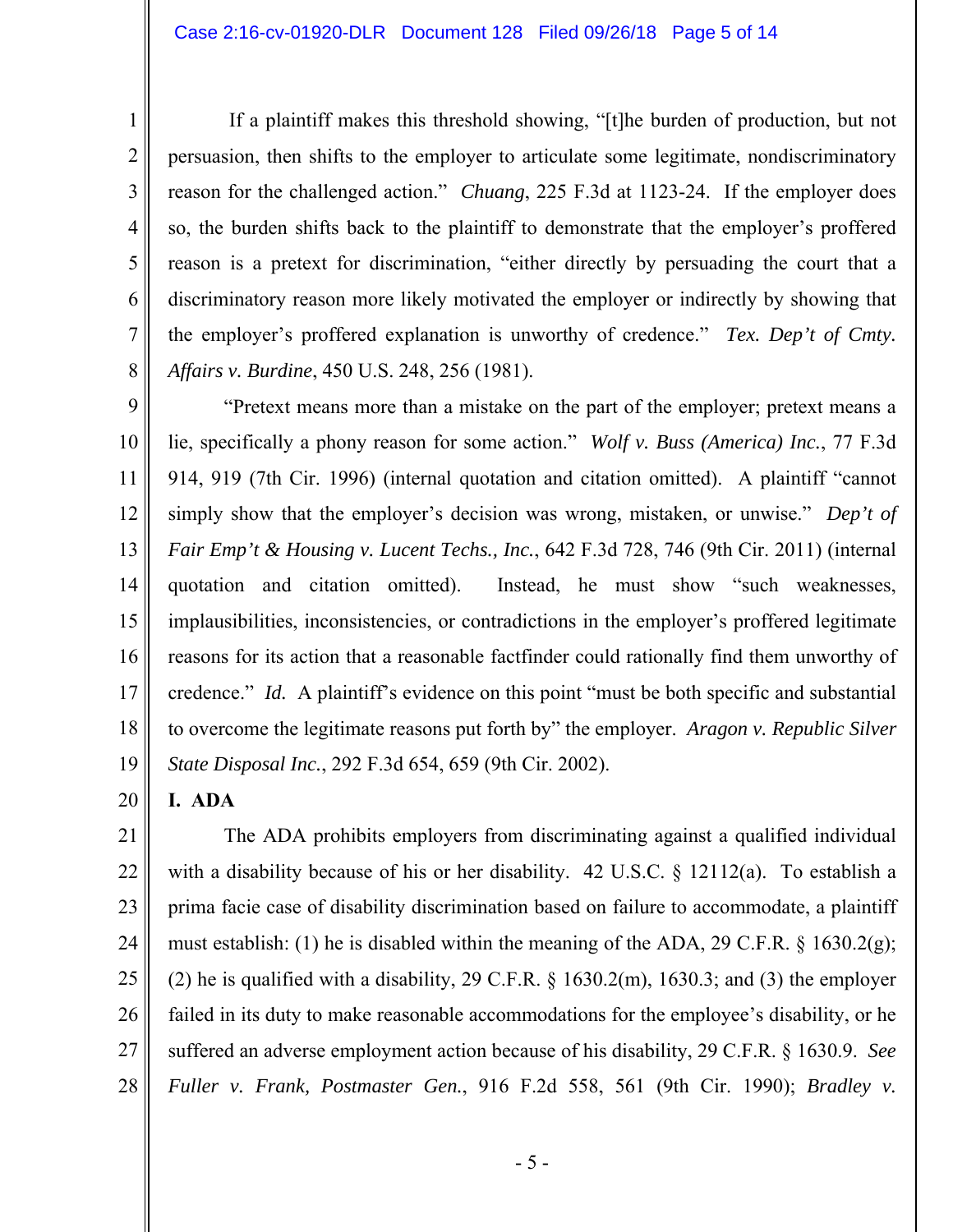*Harcourt, Brace & Co.*, 104 F.3d 267, 271 (9th Cir. 1996).

1

2 3 4 5 6 7 8 9 10 11 Banner contends Zaki is not a qualified individual. To determine if someone is a qualified individual, courts consider whether the individual can perform the essential functions of his position with or without a reasonable accommodation. 42 U.S.C. § 12111(8); 29 C.F.R. § 1630.2(m). "Unpaid medical leave may be a reasonable accommodation under the ADA. Even an extended medical leave, or an extension of an existing leave period, may be a reasonable accommodation *if it does not pose an undue hardship on the employee*." *Nunes v. Wal-Mart Stores, Inc.*, 164 F.3d 1243, 1247 (9th Cir. 1999) (internal citations omitted). Stated differently, if Zaki's medical leave was a reasonable accommodation, then his inability to work during the leave period would not automatically render him unqualified.

12 13 14 15 16 17 18 19 20 Determining whether the proposed accommodation, Zaki's medical leave, was reasonable requires a fact-specific, individualized inquiry. "In the summary judgment context, a court should weigh the risks and alternatives, including possible hardships on the employer, to determine whether a genuine issue of material fact exists as to the reasonableness of the accommodation." *Id.* Here, the undisputed facts show that Zaki's continued absence created an undue hardship on Banner. For instance, without a pediatric nephrologist on staff, Banner was required to send its patients elsewhere. Moreover, because Zaki lacked a RTW date, Banner could not plan to resume offering these services with any degree of certainty.

21 22 23 24 25 26 27 28 Even assuming that there is sufficient evidence from which a reasonable juror could conclude that extending Zaki's leave did not pose an undue hardship on Banner, summary judgment for Banner is warranted because Banner has offered a legitimate, non-discriminatory reason for Zaki's termination, which has not been rebutted with specific evidence of pretext. As discussed, Banner contends that Zaki was fired because of the hardship he was creating for the hospital and its patients. Specifically, Zaki's sixmonth absence and lack of a definite RTW date left Banner unable to render pediatric nephrology services and unable to formulate a plan for how to provide such services in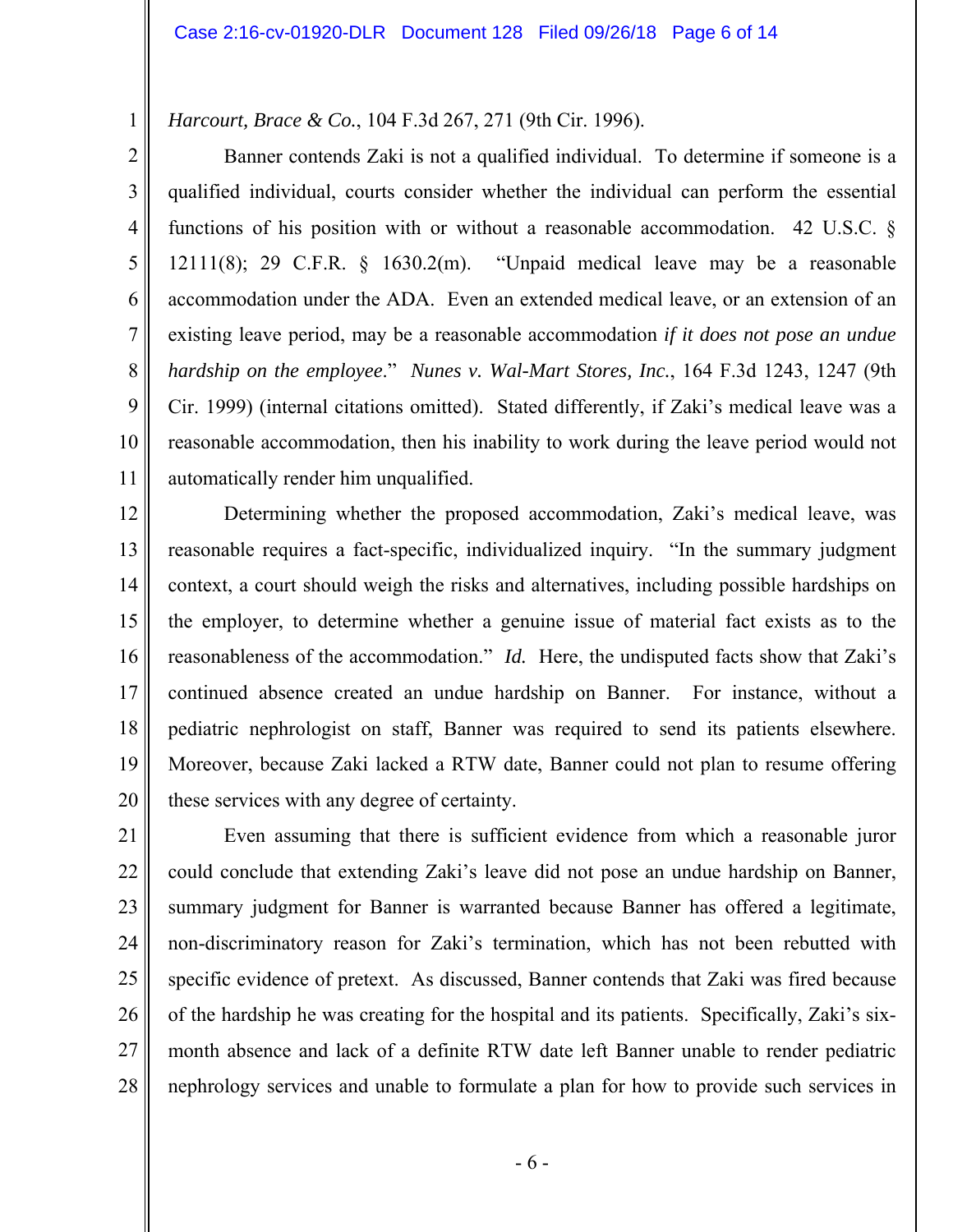the immediate future. Although Zaki disagrees with Banner's determination that his absence created a hardship, he offers no evidence of this reason was not genuine or was pretextual for disability-related discrimination. Therefore, Banner is entitled to summary judgment on Zaki's ADA claim.

**II. Title VII** 

 To state a prima facie case of discrimination under Title VII, an employee must show that: (1) he belonged to a protected class; (2) he was qualified for his job; (3) he was subjected to an adverse employment action; and (4) similarly situated employees not in his protected class received more favorable treatment. *See Moran v. Selig*, 447 F.3d 748, 753 (9th Cir. 2006). The proof required to establish the prima facie case is "minimal and does not even need to rise to the level of a preponderance of the evidence." *Wallis v. J.R. Simplot Co.*, 26 F.3d 885, 889 (9th Cir. 1994). Zaki alleges Title VII claims for national origin and sex discrimination.

14

1

2

3

4

5

6

7

8

9

10

11

12

13

## **A. National Origin**

15 16 17 18 19 20 21 22 23 24 25 26 27 28 Banner challenges only Zaki's ability to establish that he was treated differently than similarly situated, non-Egyptian physicians. (Doc. 111 at 11-12.) To establish that a defendant treated similarly situated employees more favorably, a plaintiff must show that his comparators are "similarly situated in all relevant respects." *Moran*, 447 F.3d at 755. In determining whether employees are similarly situated, courts evaluate "whether the employees [were] involved in or accused of the same or similar conduct and [were] disciplined in different ways." *Maniccia v. Brown*, 171 F.3d 1364, 1368 (11th Cir. 1999) (quotation omitted); *see also Vasquez v. Cty. of L.A.*, 349 F.3d 634, 641 (9th Cir. 2003) (finding comparators not similarly situated when they "did not engage in problematic conduct of comparable seriousness"). The quantity and quality of the comparator's misconduct must be "nearly identical" to the plaintiff's misconduct in order "to prevent courts from second-guessing employers' reasonable decisions and confusing apples with oranges." *Day v. Sears Holding Corp.*, 930 F. Supp. 2d 1146, 1163 (C.D. Cal. 2013) (quoting *Maniccia*, 171 F.3d at 1368).

- 7 -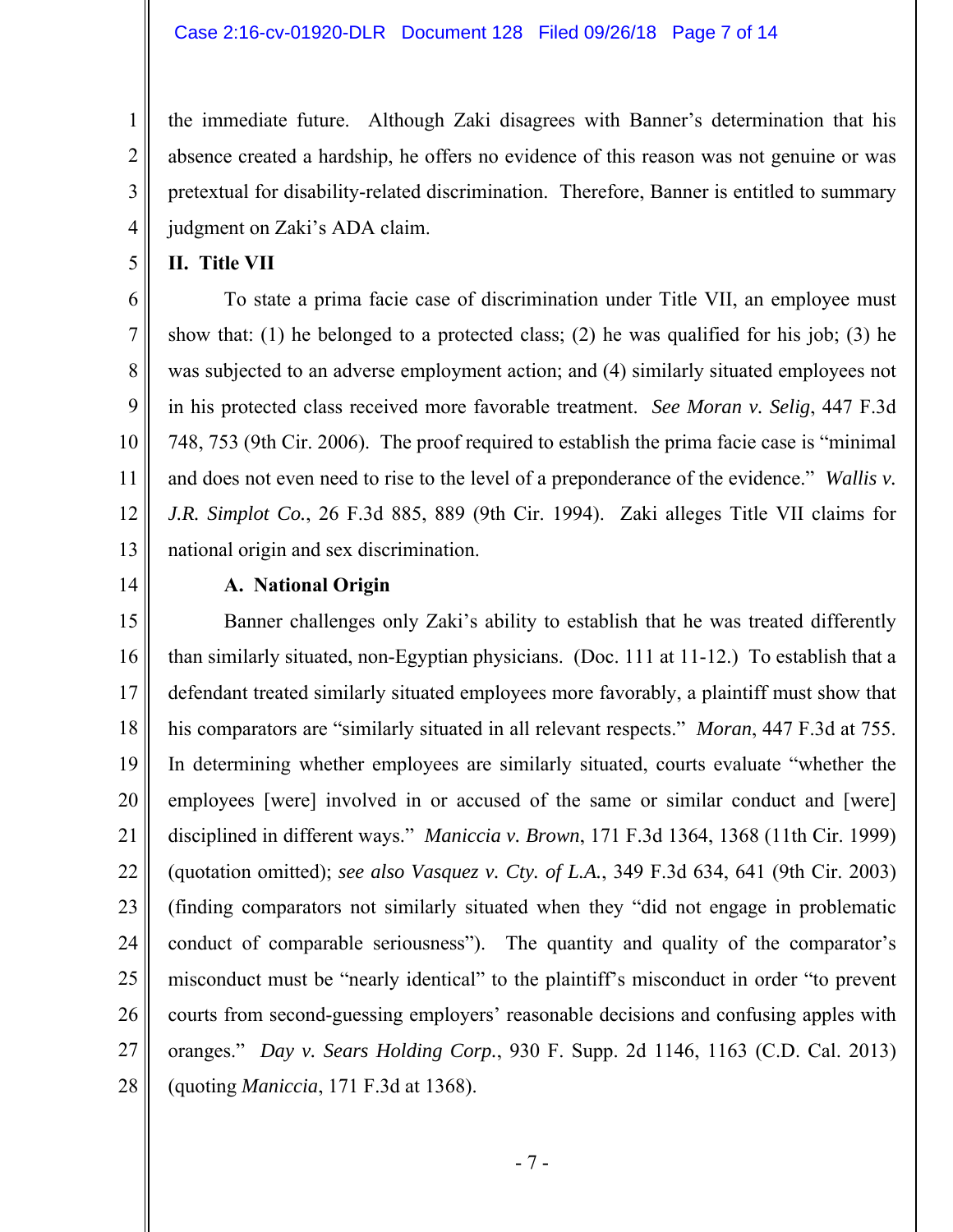1

2

3

4

5

6

7

8

9

10

 Zaki offers Dr. Derby as a comparator, arguing that the two are similarly situated because both "were out for extended periods" and "unable to perform the functions of their respective jobs." (Doc. 118 at 12.) Dr. Derby, a pediatric cardiothoracic surgeon, initially was placed on paid administrative leave on November 14, 2013, and was provided a medical leave of absence in February 2014. (Doc. 112 ¶¶ 68, 69.) In April 2014, Dr. Derby was fully released to return to work with no restrictions, but because Dr. Derby did not have privileges to practice at Banner Desert Medical Center at that time, Banner granted him an unpaid leave of absence so that he could provide a plan to reacquire such privileges. (¶ 70.) Dr. Derby was terminated after he failed to offer a plan acceptable to Banner. (¶ 71.)

11 12 13 14 15 16 In comparison, Zaki was involved in an automobile accident, in which he suffered a serious traumatic brain injury. As a result of his brain injury, Zaki was medically unable to return to work. After exhausting his FMLA leave, Zaki still was not medically cleared to return to work. Banner, in an effort to accommodate Zaki's ongoing limitations, granted him additional leave. Three months later, Zaki still was medically unfit to return to work and did not have a RTW date. As a result, Banner terminated him.

17 18 19 20 21 22 23 24 25 26 27 28 Zaki cannot demonstrate that Dr. Derby was treated more favorably. After all, Dr. Derby and Zaki were disciplined in the same way: termination. To the extent that Dr. Derby receiving a longer leave of absence before termination could reasonably constitute more favorable treatment, Zaki's claim fails because he and Dr. Derby are not similarly situated. Although both Zaki and Dr. Derby "were out for extended periods" and "unable to perform the functions of their respective jobs," the nature of their circumstances was such that the two cannot be considered "nearly identical." (Doc. 118 at 12.) For instance, Zaki was Banner's only pediatric nephrologist, and his absence required the hospital to send patients elsewhere. There is no evidence suggesting that Dr. Derby played a similarly central role in his practice area for the hospital. *See White v. AKDHC, LLC*, 664 F. Supp. 2d 1054, 1068 (D. Ariz. 2009). Moreover, the circumstances of their respective absences substantially differed. Dr. Derby was medically cleared to work and

- 8 -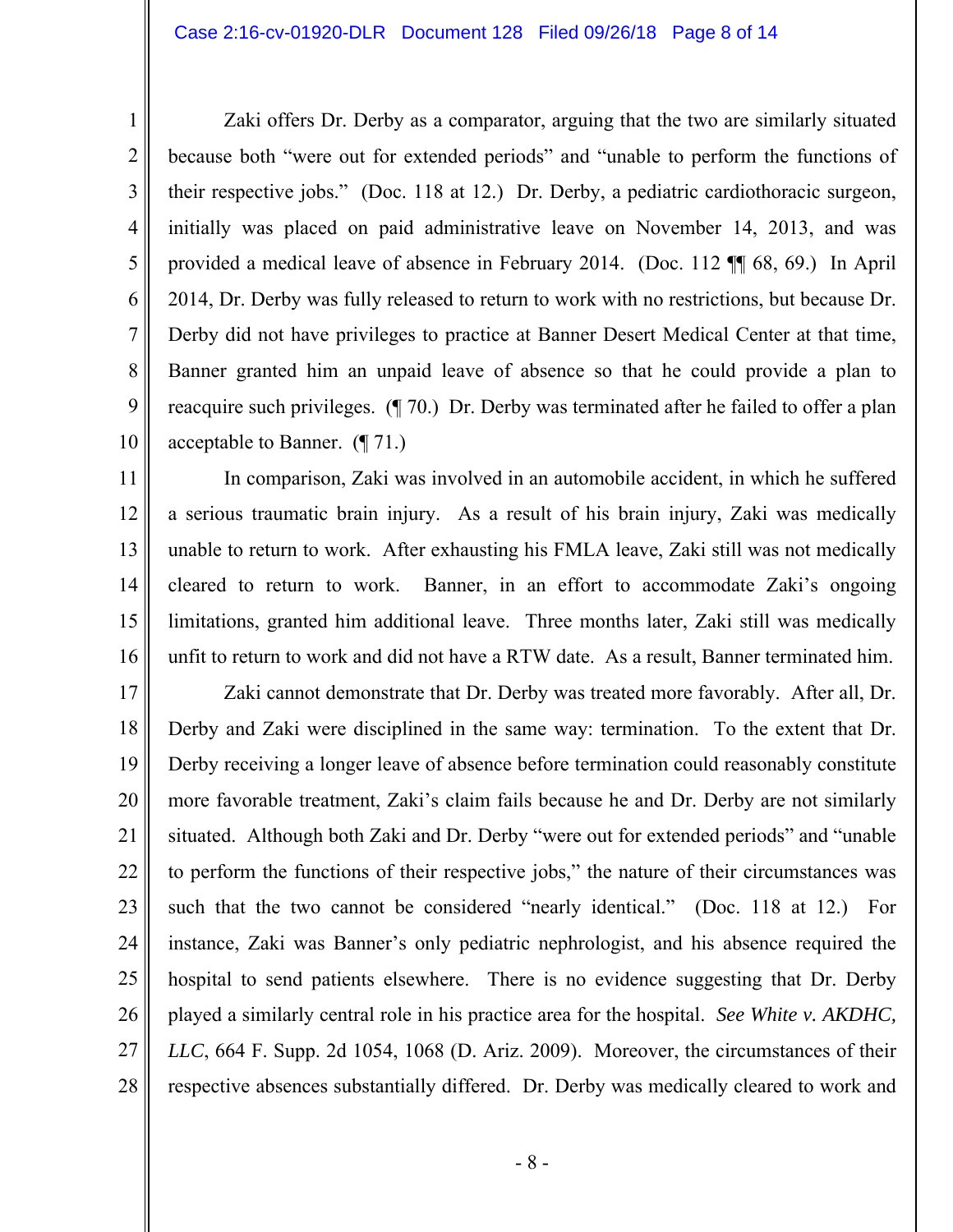simply needed to regain hospital privileges, whereas Zaki was not medically fit to return at the time of his termination. Accordingly, Zaki cannot establish a prima facie case of national origin discrimination on the basis of Banner's treatment of Dr. Derby.

3 4 5

6

7

8

9

10

1

2

### **B. Sex Discrimination**

Banner also contends that "[t]he record is devoid of evidence that could even conceivably support a prima facie case for gender discrimination." (Doc. 111 at 12.) For instance, Zaki has put forth no evidence demonstrating that he was treated less favorably than other similarly situated, female physicians. Because Zaki has failed to satisfy the fourth criterion for establishing a prima facie case under Title VII, the Court grants summary judgment in favor of Banner.

11 **III. ADEA** 

12

13 14 15 16 17 18 19 20 21 22 23 The ADEA makes it unlawful for an employer to take adverse action against an employee "because of such individual's age." 29 U.S.C. § 623(a). To establish a prima facie case of an ADEA violation, the plaintiff must show he was: (1) a member of a protected class (at least forty years old); (2) performing his job in a satisfactory manner; (3) discharged; and (4) either replaced by substantially younger employees with equal or inferior qualifications or discharged under circumstances otherwise "giving rise to an inference of age discrimination." *Coleman v. Quaker Oats Co.*, 232 F.3d 1271, 1281 (9th Cir. 2000). The plaintiff also must prove, by a preponderance of the evidence, "that age was the 'but-for' cause of the employer's adverse decision." *Gross v. FBL Fin. Servs., Inc.*, 557 U.S. 167, 176 (2009). Merely showing "some evidence that age was one motivating factor" is insufficient to shift the burden of persuasion "to the employer to show that it would have taken the action regardless of age[.]" *Id.* at 180.

24

25

26

 It is undisputed that Zaki was over forty years old when discharged. The only questions, then, are whether Zaki was performing his job satisfactorily and whether he was discharged under circumstances giving rise to an inference of age discrimination.

27 28 Although Banner contests it, there is sufficient evidence on summary judgment that Zaki was performing his job as a nephrologist satisfactorily. *See, e.g.*, *Diaz v. Eagle*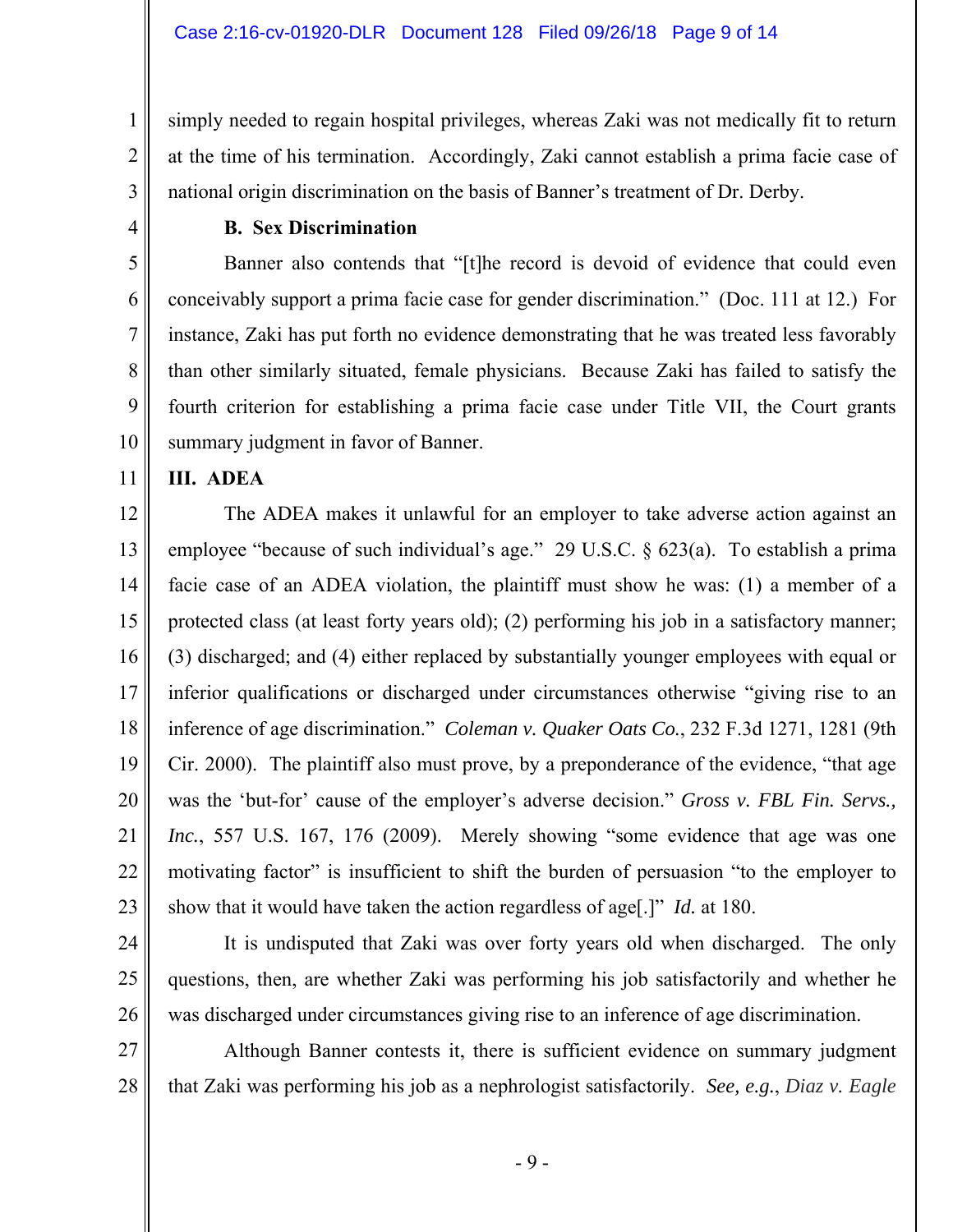1 2 3 4 5 6 *Produce Ltd. P'Ship*, 521 F.3d 1201, 1207 n. 2 (9th Cir. 2008) (finding "triable issue of fact" where plaintiffs demonstrated that they "generally performed dependably and without incident" and any "[d]eficiencies in [] performance were relatively minor and infrequent"); *Decker v. Barrick Goldstrike Mines, Inc.*, 645 Fed. App'x 565, 567 (9th Cir. 2016) (finding evidence that the plaintiff possessed "requisite training, experience, and knowledge to perform job satisfactorily" sufficient to survive summary judgment).

7 8 9 10 11 12 13 14 15 Nonetheless, Banner is entitled to summary judgment because Zaki proffers no evidence establishing the final element of his prima facie case. Where an employee's discharge did not occur in the context of a general reduction in the employer's workforce, "an employee can satisfy the last element of the prima facie case only by providing evidence that he or she was replaced by a substantially younger employee with equal or inferior qualifications." *Diaz*, 521 F.3d at 1207 n. 2. Here, there is no evidence that Banner was engaging in a general workforce reduction. Nor has Zaki offered evidence that he was replaced by a "substantially younger employee." Therefore, Banner is entitled to summary judgment.

16 **IV. FMLA** 

17 18 19 20 21 22 23 24 The FMLA provides job security and leave entitlements for employees who need to take absences from work for, among other things, personal medical reasons. 29 U.S.C. § 2612. The FMLA creates two interrelated substantive rights for employees. *Bachelder v. Am. W. Airlines, Inc.*, 259 F.3d 1112, 1122 (9th Cir. 2001). First, an employee has the right to take up to twelve weeks of leave for the reasons described above. 29 U.S.C. § 2612(a). Second, an employee who takes FMLA leave has the right to be restored to his or her original position or to a position equivalent in benefits, pay, and conditions of employment upon return from leave. 29 U.S.C. § 2614(a).

25

26 27 28 As described in greater detail in *Bachelder,* 29 U.S.C. § 2615(a) sets forth two different ways to protect these substantive rights. First, under  $\S$  2615(a)(2), it is "unlawful for any employer to discharge or in any other manner discriminate against any individual for opposing any practice made unlawful by this subchapter." An allegation of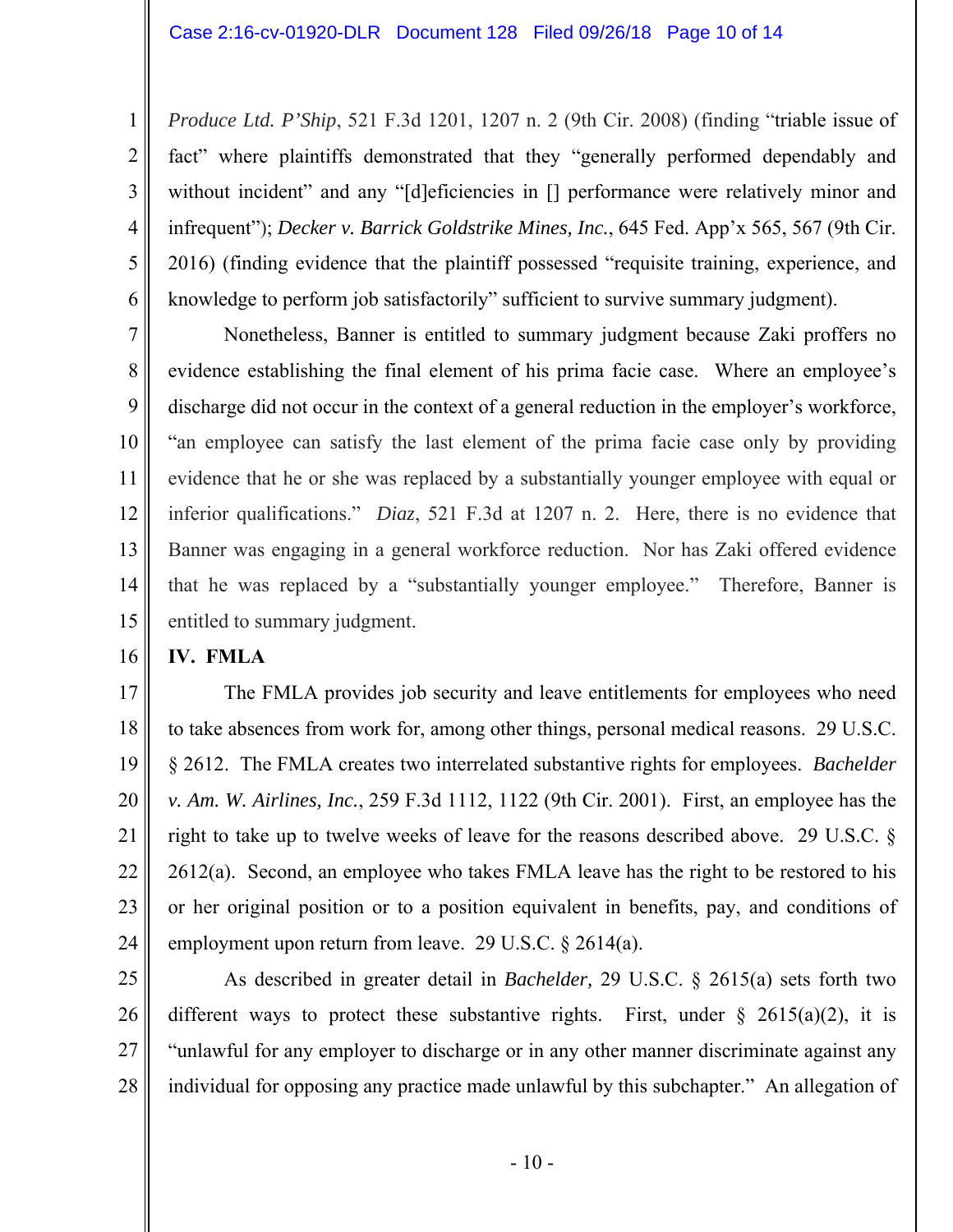a violation of this section is known as a "discrimination" or "retaliation" claim. *See Bachelder*, 259 F.3d at 1124. Second, under § 2615(a)(1), it is "unlawful for any employer to interfere with, restrain, or deny the exercise of or the attempt to exercise" the substantive rights guaranteed by FMLA. When a party alleges a violation of § 2615(a)(1), it is known as an "interference" or "entitlement" claim. *Id.*

6 7 8 9 10 11 12 13 14 15 16 17 Where, as here, a plaintiff alleges retaliation for exercising his rights under the FMLA, the claim is properly analyzed as an interference claim under § 2615(a)(1). *See id*; *see also Xin Liu v. Amway Corp.*, 347 F.3d 1125, 1133 n. 7 (9th Cir. 2003) (noting that in the Ninth Circuit claims that a plaintiff was subjected to an adverse employment action for taking FMLA protected leave are properly brought under  $2615(a)(1)$ . To sustain an FMLA interference claim, a plaintiff must show by a preponderance of the evidence that: (1) the plaintiff took or requested protected leave; (2) the employer subjected the plaintiff to an adverse employment action; and (3) the taking of or requesting protected leave was a "negative factor" in the adverse employment decision. *See Bachelder*, 259 F.3d at 1125; 29 C.F.R. § 825.220(c). A plaintiff may prove an interference claim "by using either direct or circumstantial evidence, or both." *Bachelder*, 259 F.3d at 1125.

18 19 20 21 22 23 24 It is undisputed that Zaki took protected leave and that his termination was an adverse employment action. Banner argues, however, that there is no evidence that protected leave was a negative factor in the decision to terminate Zaki. (Doc. 111 at 16- 17.) In response, Zaki fails to identify any facts supporting his claim that his exercise of FMLA rights was a factor in his termination. (Doc. 118.) After review of the record, the Court also finds no such facts. Therefore, Banner is entitled to summary judgment on Zaki's FMLA claim.

25

1

2

3

4

5

## **V. Breach of Covenant of Good Faith and Fair Dealing**

26 27 28 Zaki alleges that Banner breached the implied covenant of good faith and fair dealing by failing to fulfill five obligations allegedly owed to him under his employment contract. (¶¶ 101-118.) Specifically, Zaki contends that Banner failed to: (1) compensate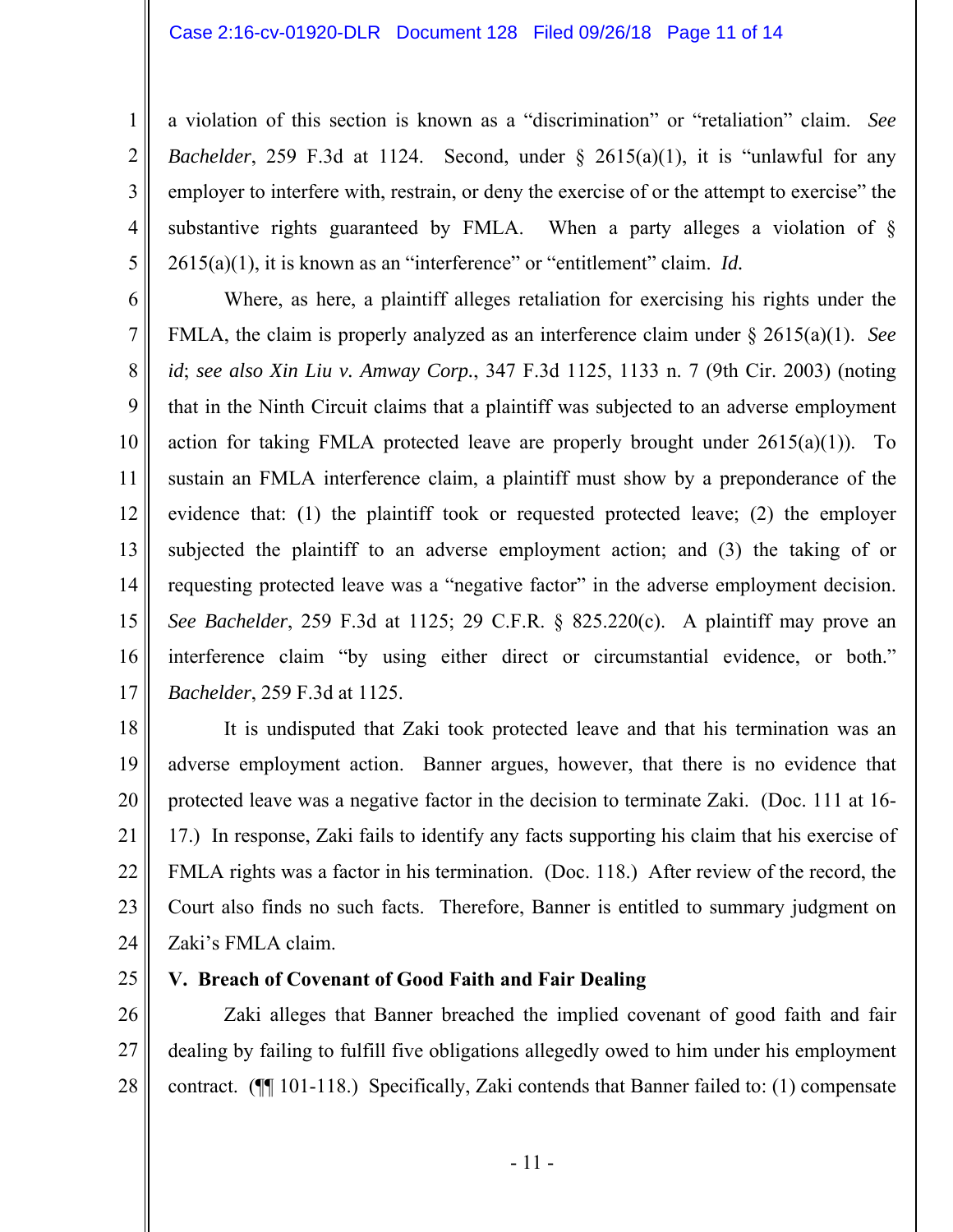1

2

3

4

5

him for excess on-call coverage, (2) hire an additional physician specializing in pediatric nephrology, thereby causing him to be unable to use his accrued paid time off ("PTO"), (3) compensate for his unused PTO, (4) pay his base salary during the ninety-day termination notice period, and (5) pay him under Banner's Physician Incentive Plan (PIP) for 2014. (*Id.*)

6 7 8 9 10 11 12 13 14 15 16 17 Banner contends that Zaki's breach of the implied covenant claim is subject to the 1-year statute of limitation applicable to breach of contract claims under A.R.S. § 12-541 because the claim derives from his employment contract. (Doc. 111 at 17.) The Court disagrees. "It is undisputed that under Arizona law, the applicable period of limitations for [] breach of the covenant of good faith and fair dealing . . . is two years." *Lory v. Fed. Ins. Co.*, 122 Fed. App'x 314, 317 (9th Cir. 2005) (citing A.R.S. § 12-542)). Moreover, Arizona applies the discovery rule, under which "a plaintiff's cause of action does not accrue until the plaintiff knows or, in the exercise of reasonable diligence, should know the facts underlying the cause." *Gust, Rosenfeld & Henderson v. Prudential Ins. Co.*, 898 P.2d 964, 966 (Ariz. 1995). Thus, Zaki's breach of implied covenant claim is untimely only if it was not brought within two-years after he knew or reasonably should have known the underlying facts.

18 19 20 21 22 23 24 25 26 27 28 The Court, in a prior order (Doc. 36), determined when Zaki knew or reasonably should have known the underlying facts to each of his breach of implied covenant claims. First, "Zaki's claim that Banner failed to compensate him for excess on-call coverage accrued on July 30, 2014, the last date upon which Banner would have owed him compensation from excess on-call coverage." (Doc. 36 at 4.) Second, "Zaki's claim that Banner failed to compensate him for unused PTO accrued, at the latest, by the end of 2014, the last year in which Zaki could have accrued PTO." (*Id.*) Third, "Zaki's claim that Banner failed to pay him his base salary during the ninety-day termination notice period accrued no later than April 12, 2015, two weeks after his effective termination on March 29, 2015." (*Id.*) Fourth, "Zaki claims that Banner failed to pay his 2014 PIP incentive, but that breach occurred sometime in April 2015, when Banner paid PIP

- 12 -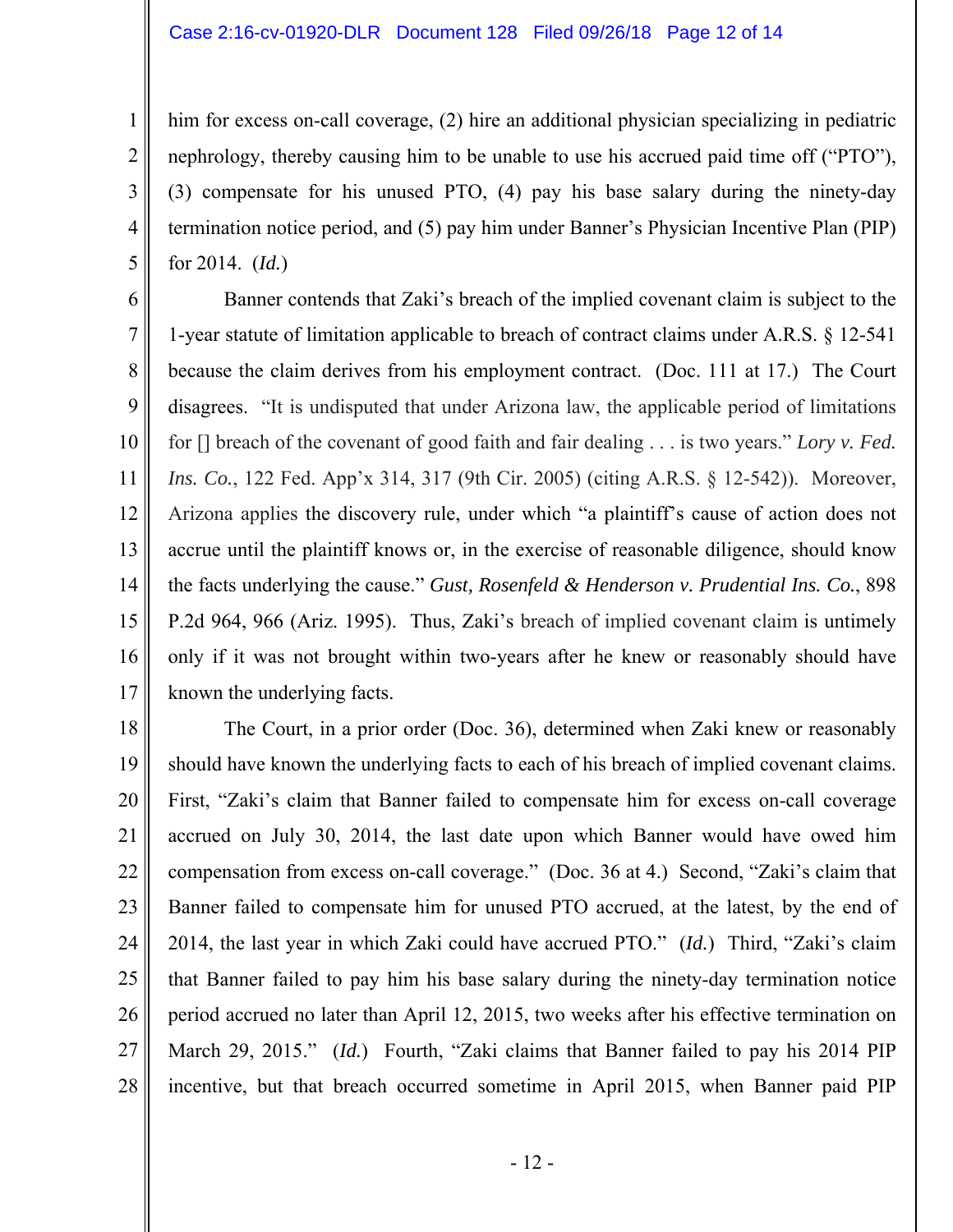incentives to other physicians but not to Zaki." (*Id.* at 4-5.) All four of these claims were timely filed in Zaki's initial complaint, which was filed on June 14, 2016.

 In contrast, "Zaki's claim that Banner failed to provide relief from excess on-call coverage by hiring an additional specialist accrued, at the latest, on June 3, 2014." (*Id.* at 4.) The Court reasoned, "[g]iven that Banner allegedly failed to provide relief from excess on-call coverage throughout Zaki's employment, Zaki certainly would have known that a cause of action existed by his last day of work." (*Id.*) This claim was filed beyond the two-year limitations period, and thus is time-barred. Therefore, Banner's motion for summary judgment is granted as to Zaki's claim that Banner failed to provide relief from excess on-call coverage by hiring an additional specialist, but denied as to the remainder of the timely allegations upon which this count is based. Accordingly,

12 13 14 **IT IS ORDERED** that Banner's motion to strike (Doc. 120) is **DENIED** and its motion for summary judgment (Doc. 111) is **GRANTED in part and DENIED in part** as follows:

15 16 1. Summary Judgment is **GRANTED** in favor of Banner on Counts I, II, III, and IV of Zaki's first amended complaint.

17 18 19 20 21 2. Summary Judgment is **GRANTED in part and DENIED in part** in favor of Banner on Count VII of Zaki's first amended complaint. As explained herein, summary judgment is granted as to Zaki's claim that Banner failed to provide relief from excess on-call coverage by hiring an additional specialist, but denied as to the remainder of the allegations upon which this count is based.

22

//

//

//

//

1

2

3

4

5

6

7

8

9

10

11

- 23
- 24
- 25 //
- 26 //
- 27
- 28 //